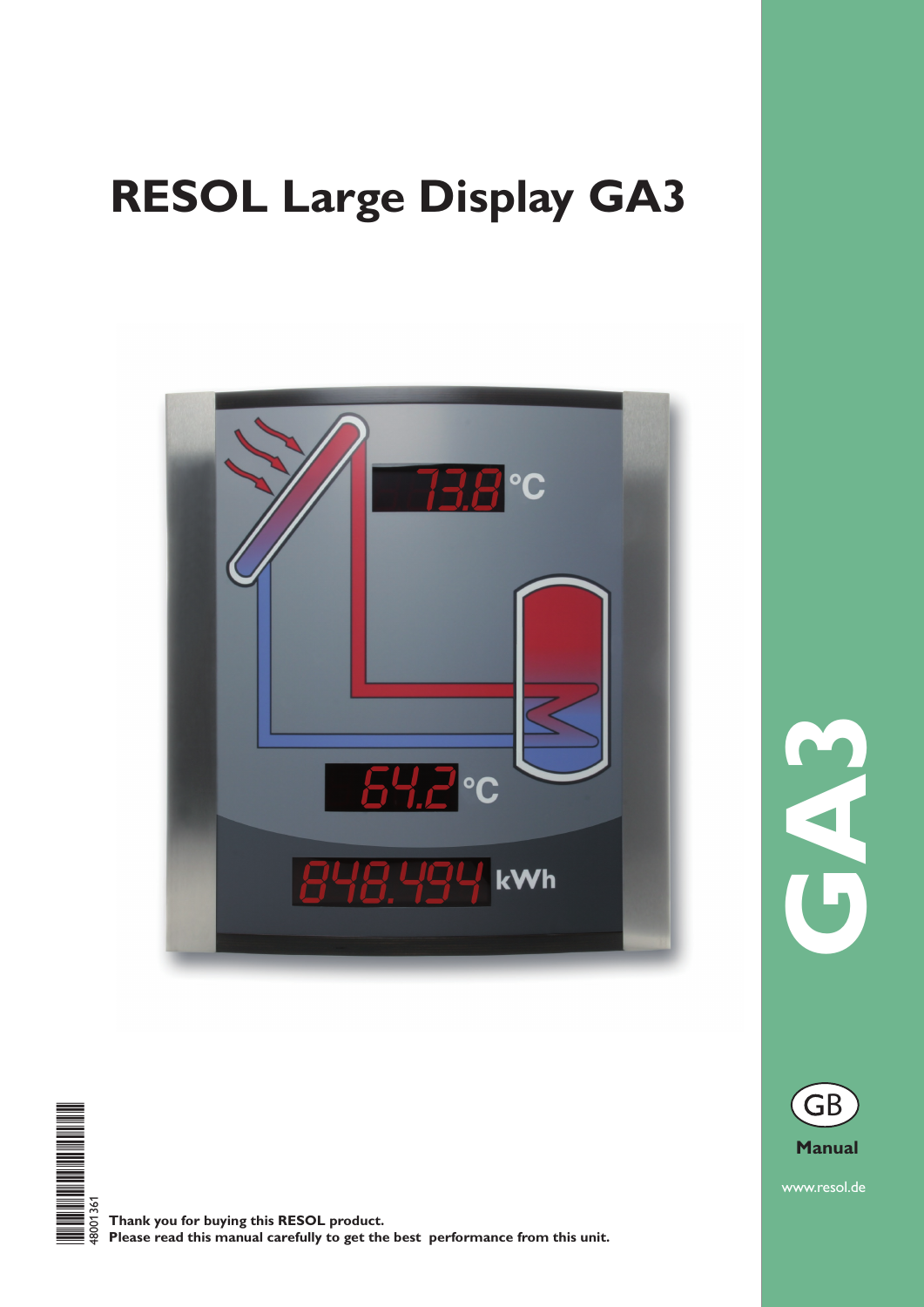

## **Safety advice**

Please pay attention to the following safety advice in order to avoid danger and damage to people and property.

## **Regulations**

Attention should be paid to

- the statutory provisions for prevention of industrial accidents,
- the statutory provisions for environmental protection,
- the Health and Safety at Work Act 1974, - Part P of the Building Regulations 2005,
- BS7671 Requirements for electrical installations and relevant safety regulations of DIN, EN and VDE

These instructions are exclusively addressed to authorised skilled personnel.

- Only qualified electricians should carry out electrical works.
- Initial installation must be effected by qualified personnel named by the manufacturer.

## **Appropriate Usage**

The large display GA3 may only be used for visualising the data issued by the controller in solar thermal systems in compliance with the technical data specified in this manual.

Improper use excludes all liability claims.

## **Table of contents**

Subject to changes without prior notice. Errors excepted.

## **Declaration of conformity**

We, RESOL Elektronische Regelungen GmbH, D-45527 Hattingen, declare under our sole responsibility that our product GA3 complies with the following standards:

EN 55 014-1 EN 60 730-1 According to the regulations of the above directives, the product is labelled with C€:

89/336/EWG 73/ 23/EWG Hattingen, 13. June 2007 RESOL - Elektronische Regelungen GmbH

ppa. / Nee

ppa. Gerald Neuse

## **Technical data**

**Housing:** High-grade steel frame with multiplex-wood elements **Dimensions:** 530 x 630 x 100 mm **Protection type:** IP30 (suitable for dry interior locations) **Display:** numerical 7-segment LED display **Segment size:** 45 x 26 mm, 10°- digit inclination **Ambient temperature:** 0 ... 40 °C **Alimentation:** 220 ... 240V~ (via mains adapter, included in delivery scope) **Power consumption:** max. 9 VA **Bus connection:** RESOL VBus®  $\epsilon$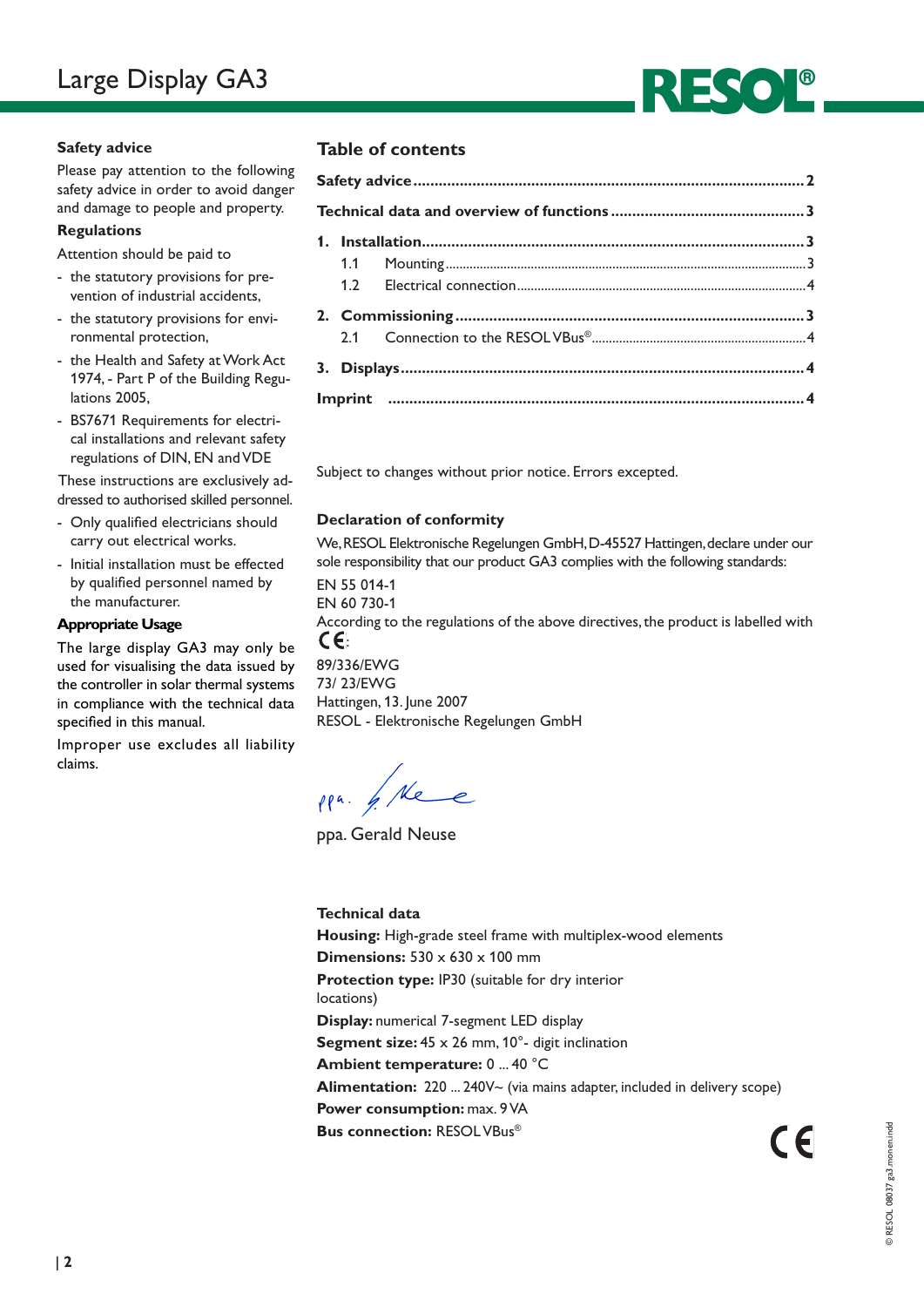## Large Display GA3

- **• Visualisation of collector and store temperature as well as of heat quantity**
- **• one 6-digit and two 4-digit 7-segment LED displays**
- **• easy connection via RESOLVBus®**
- **• anti-reflective window**
- **• power supply via mains adapter**
- **• automatic controller recognition**



The use of high-efficient LEDs and antireflective filter glass assures a high optical brilliance and good readability - even in poor lighting conditions and at a larger distance.

The RESOL Large display GA3 is designed for simple connection to RESOL controllers via the RESOL VBus®. It is used for visualising the data issued by the controller: collector and store temperature as well as heat quantity produced in the solar system.

## **1. Installation**

## **1.1 Mounting**



The device must only be located in dry interior rooms. It is not suitable for installa-





tion in hazardous locations and should be protected from electromagnetic fields!

There are two fastening holes at the rear side of the GA3 by means of which the GA3 can be attached to a corresponding wall mounting device.

Please make sure that the wall mounting device is correctly fastened to the wall (screws, nails, etc.) in order to prevent damage.

Please pay attention to the valid local regulations when mounting the device.

**1.2 Electrical connection**<br>First of all, connect the enclosed 9V-mains adapter to the mains terminals of the GA3 (9V DC, see bottom side), and then to the mains!

Mains connection



**2. Commissioning** The large display GA3 as well as further VBus®-modules can be connected to the RESOL VBus® in parallel. The bus cable can be extended with a two-wire cable (bell wire). The cable carries low voltage and must not run together in a cable conduit with cables carrying a voltage higher than 50V (please pay attention to the valid local regulations such as VDE regulations for Germany). The cross section must be at least 0,5 mm<sup>2</sup> and the cable can be extended to up to 50 m in the case of a single connection.

# © RESOL 08037 ga3.monen.indd © RESOL 08037 ga3.monen.indd